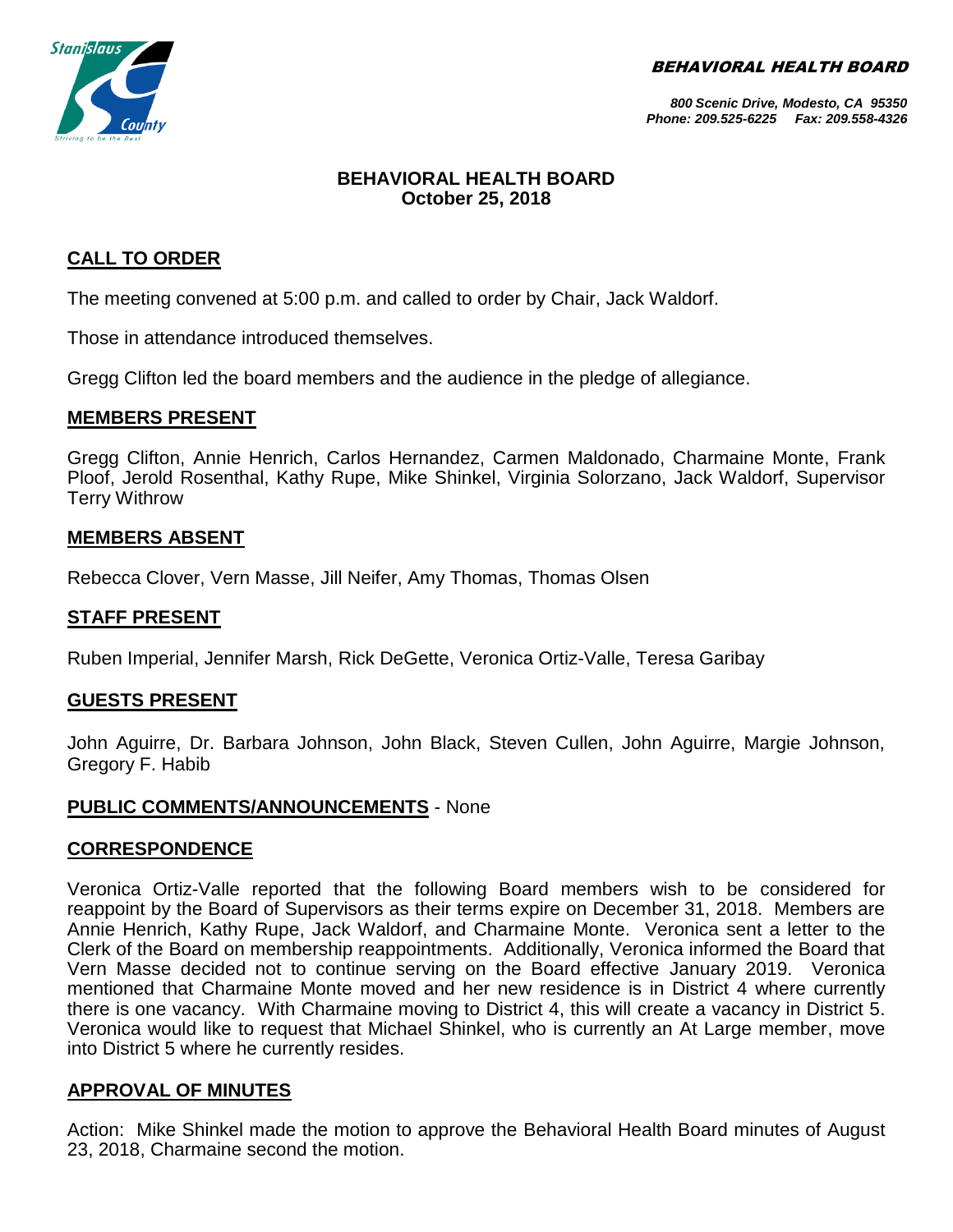Behavioral Health Board October 25, 2018 Page 2 of 4

# **CONSUMER REPORTS/COMMENTS** - None

# **FAMILY MEMBER REPORTS/COMMENTS**

Jack Waldorf reported he is teaching the NAMI Peer to Peer class in Spring 2019.

## **BOARD OF SUPERVISORS REPORT**

Supervisor Withrow reported that the Board of Supervisors discussed county credit cards at their last meeting and found no credit card abuse. Supervisor Withrow shared that the AOT three-year pilot program is up and running.

## **PRESENTATION – Focus on Prevention**

Ruben Imperial presented on Focus on Prevention. He stated that Focus on Prevention is a county initiative. Ruben explained the focus, purpose, values and involvement of the initiative. The presentation encompassed the following topics, Homeless in Stanislaus County; Homelessness Initiatives; Community System of Care (The goal is to get individuals into housing by engagement (seeking out individuals) and coordinated access. Ruben provided statistical data such as approximate number of homeless individuals in the county, number of individuals in need of housing and clients housed through BHRS. Ruben also covered the following topics, System Level Accountability; Community Assessment Response and Engagement (CARE) Initiative; Community Vision: Access Center; and Two Year Priorities: Report, Strengthening Families, Sector and Community Engagement Plan, and Community System of Care Development and Capacity Building Plan. Ruben stated that homelessness is the number one issue in the county. He said it is the beginning in understanding the issues and are better informed.

## **PRESENTATION – Slate of Officers Ad Hoc Nomination Committee**

Jerry Rosenthal, Carmen Maldonado, and Rebecca Clover, Ad hoc Nominating Committee, provided recommendations from Board members for the Chair and Vice Chair positions for calendar year 2019. Jack Waldorf opened the floor for further nominations. Recommendations are as follows: Carlos Hernandez to serve as Chair and Kathy Rupe to serve as Vice Chair. The election of officers will be presented at the meeting in November.

## **COMMITTEE REPORTS**

#### Executive Committee

Jack Waldorf reminded Board members that the November Board Meeting is on November 15, 2018, at Stanislaus Recovery Center. This is a week earlier due to the Thanksgiving Holiday. Jack stated that BHRS is printing new 888 reference cards as a result concerning the phone number addressed at the September Board Meeting. Jack polled Board members to see the interest in conducting the Board Meeting at CSUS in early 2019. The consensus is to have the meeting at CSUS. Jack indicated that the BHB Annual Report will be presented before the Board of Supervisors for approval on November 6, at 9:00am. Jack encouraged members to attend.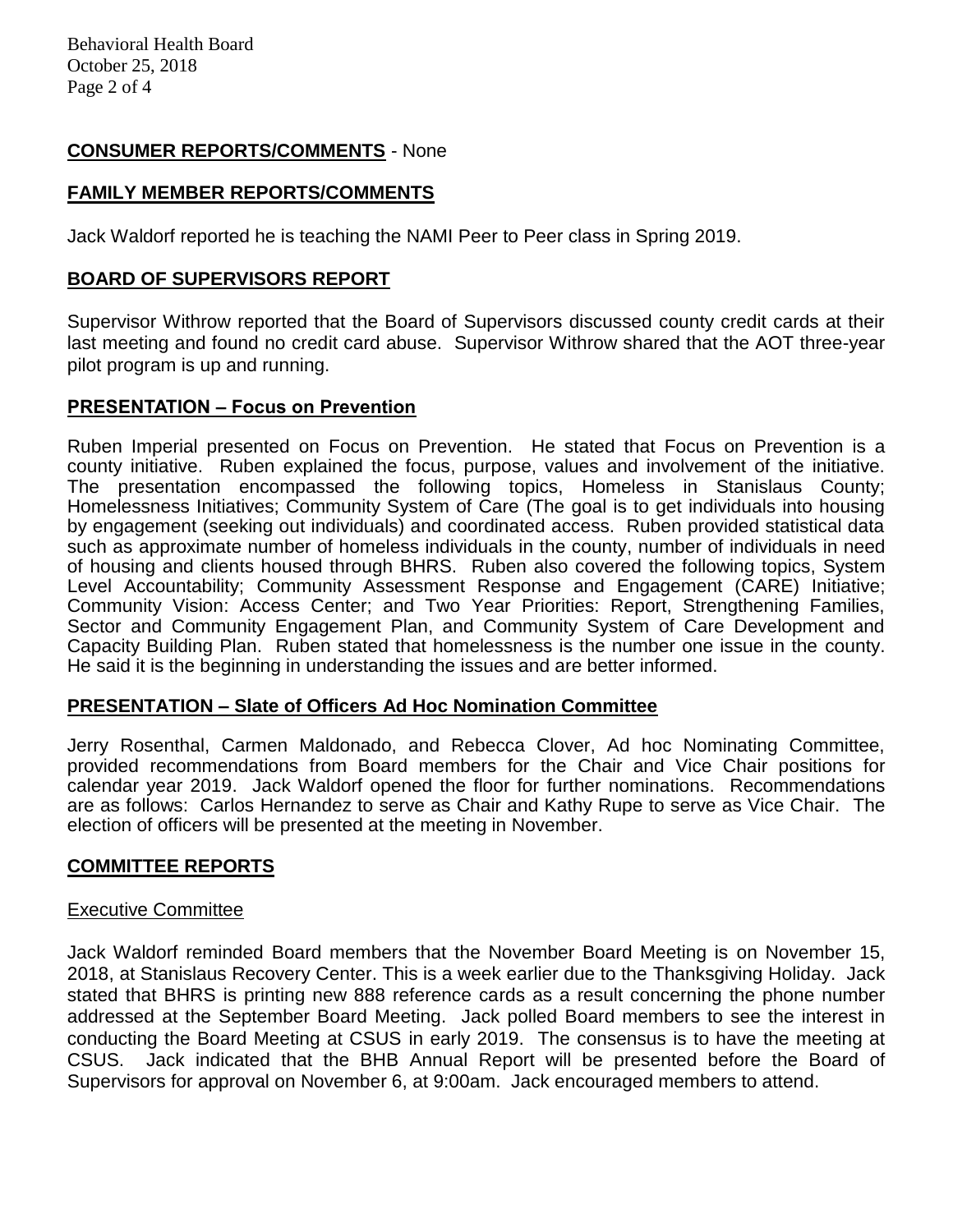Behavioral Health Board October 25, 2018 Page 3 of 4

## Administrative, Fiscal Management Committee

Frank Ploof reported the committee discussed the BHB Annual Report. In addition, committee members provided program updates.

#### Managed Care Committee

No report. Jack Waldorf reported that the committee meets every other month; next meeting is in November.

#### Prevention and Community Education/Outreach Committee

Carlos Hernandez reported that the committee discussed visiting programs. Carlos thanked those who attended the VMRC Culture Connection event and added that approximately 900 people attended including BHRS consumers.

#### Impact - Department Run Services Committee

No report.

#### Impact – Contract Run Services Committee

Frank Ploof reported that the committee finalized plans for the remaining year. In addition, Frank conveyed that he attended the California Association of Local Behavioral Health Boards and Commissions Central (CALBHB/C) Meeting on Friday, October 19, 2018. Frank will share feedback from the meeting at the next BHB Executive Meeting. The CALBHB/C Newsletter from the meeting was included in the Board member's packet.

## **CULTURAL COMPETENCY, EQUITY AND SOCIAL JUSTICE COMMITTEE (CCESJC)**

Carmen Maldonado shared highlights from the October meeting. Christina Kenney presented on her featured newsletter article regarding the Empowerment Center. She defined the Empowerment Center as a non-profit mental health and addiction support drop in center for consumers, family members and their advocates. The center is peer-driven and member-geared, a safe and friendly place where individuals can flourish and gain independence. Christina specified support services and activities the center offers. Erica Inacio discussed the cultural competence policies. In addition, Erica shared highlights from Diversity Week. She indicated that 35 programs participated in the event and shared a film of the artwork displayed.

## **DEPARTMENT REPORT**

Rick DeGette reported on the following:

- The Adult Outpatient Treatment (AOT) three-year pilot program begins October 29, 2018.
- Recruiting continued for the CBHDA Executive Director position.
- Funding for housing authority is on the ballot.